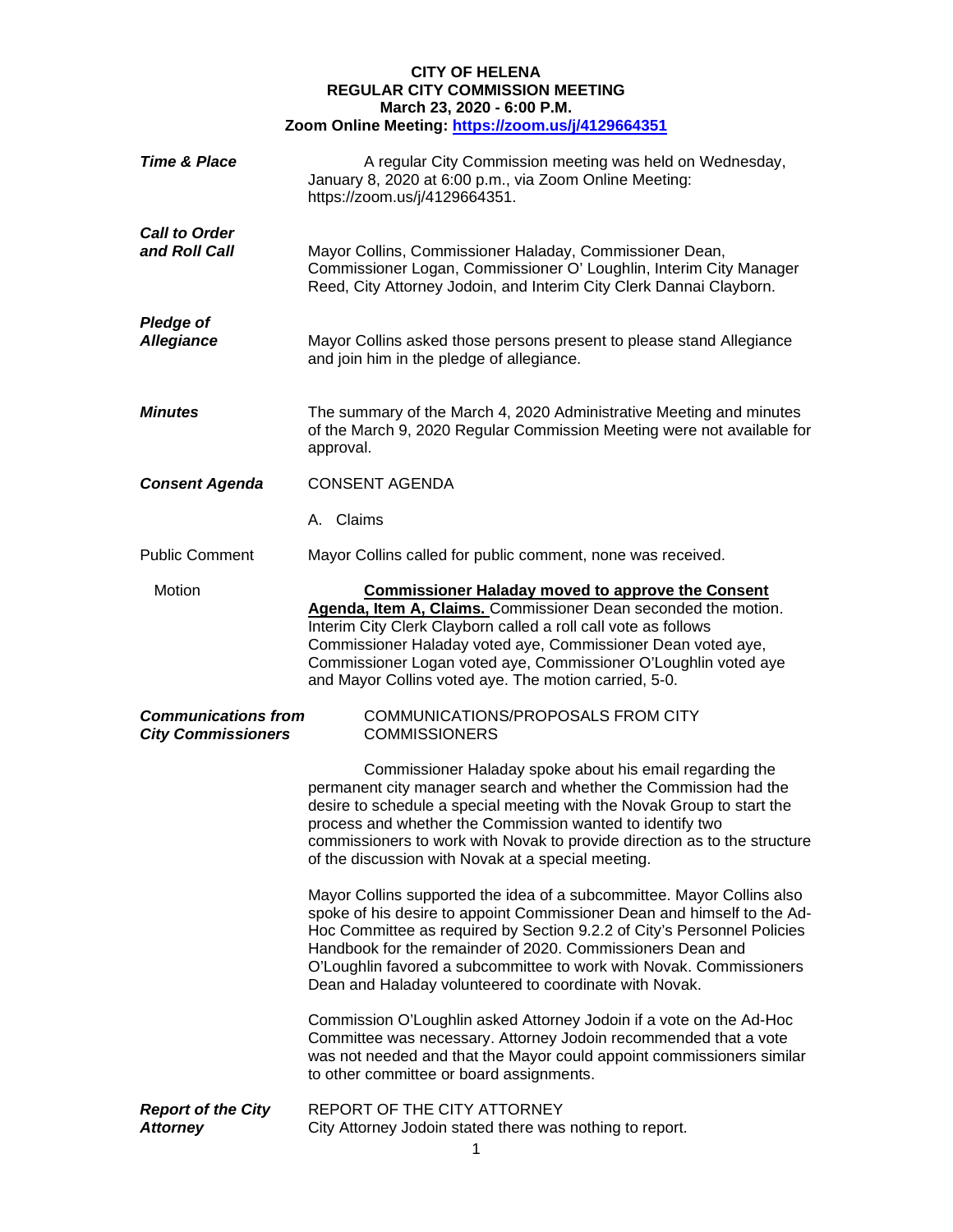| <b>Litigation Strategy</b>                  | <b>LITIGATION STRATEGY</b>                                                                                                                                                                                                                                                                                                                                                                                                                                                                                                                                                                                                                                                                                                                                                                                                                          |
|---------------------------------------------|-----------------------------------------------------------------------------------------------------------------------------------------------------------------------------------------------------------------------------------------------------------------------------------------------------------------------------------------------------------------------------------------------------------------------------------------------------------------------------------------------------------------------------------------------------------------------------------------------------------------------------------------------------------------------------------------------------------------------------------------------------------------------------------------------------------------------------------------------------|
|                                             | City Attorney Jodoin stated there was nothing to report.                                                                                                                                                                                                                                                                                                                                                                                                                                                                                                                                                                                                                                                                                                                                                                                            |
| <b>Report of the City</b><br><b>Manager</b> | REPORT OF THE CITY MANAGER<br>Interim City Manager Reed thanked City leadership in making the quick<br>changes to operations while maintaining services and public safety.<br>Interim City Manager Reed summarized the operational changes<br><b>COVID-19 Impact Mitigation Measures:</b>                                                                                                                                                                                                                                                                                                                                                                                                                                                                                                                                                           |
|                                             | Majority of personnel at city county building are working remotely<br>or modified work schedules.                                                                                                                                                                                                                                                                                                                                                                                                                                                                                                                                                                                                                                                                                                                                                   |
|                                             | Working closely with staff to accommodate staff with school age<br>children.                                                                                                                                                                                                                                                                                                                                                                                                                                                                                                                                                                                                                                                                                                                                                                        |
|                                             | Determine the safest and responsible methods to operate<br>Capital Transit's paratransit and East Valley bus service while<br>minimizing risk to staff and the public.                                                                                                                                                                                                                                                                                                                                                                                                                                                                                                                                                                                                                                                                              |
|                                             | Look to City's website for operation changes as such changes<br>are happening on a day-to-day basis.                                                                                                                                                                                                                                                                                                                                                                                                                                                                                                                                                                                                                                                                                                                                                |
|                                             | Civic Center was temporarily closed effective March 14, 2020                                                                                                                                                                                                                                                                                                                                                                                                                                                                                                                                                                                                                                                                                                                                                                                        |
|                                             | Continuing to work closely with emergency responders and law<br>enforcement to ensure they have sufficient personal protective<br>equipment.                                                                                                                                                                                                                                                                                                                                                                                                                                                                                                                                                                                                                                                                                                        |
|                                             | Regularly coordinating with the Lewis and Clark County DES<br>Coordinator, County, and State Officials in implementing the EOP.                                                                                                                                                                                                                                                                                                                                                                                                                                                                                                                                                                                                                                                                                                                     |
|                                             | Temporarily suspended enforcement of downtown parking;<br>continuing to maintain services to households that have delinquent<br>accounts; suspending enforcement of the abandoned vehicle ordinance.                                                                                                                                                                                                                                                                                                                                                                                                                                                                                                                                                                                                                                                |
| <b>Discussion</b>                           | Commissioner Logan asked about the coordination with the DES<br>Coordinator has there been any consideration relative to activating an<br>emergency operations center. Interim City Manager Reed explained<br>those discussion have started and will continue to be discussed and will<br>provide an update. Commissioner O'Loughlin thanked Interim City<br>Manager Reed for her leadership and city staff for being responsive to<br>public's need while mitigating the spread of COVID-19. Commissioner<br>Logan and O'Loughlin have been participating in on leadership team<br>discussions.                                                                                                                                                                                                                                                    |
|                                             | Commissioner Dean thanked Interim City Manager Reed and city<br>employees in responding to this unique situation. She asked Interim<br>City Manager Reed if there has been any discussion with St. Peter's to<br>see if they have any needs the City could assist with. Interim City<br>Manager Reed explained that the City has not communicated directly<br>but understands that County Health has. Commissioner Dean asked if<br>was appropriate for the City to implement a task force in coordination<br>with the EOP to work with community partners; if the City could facilitate<br>community partners to try to develop a resource center for community<br>needs such as childcare and supporting organizations that are providing<br>services to the elderly and compromised individuals; and relief and<br>support for small businesses. |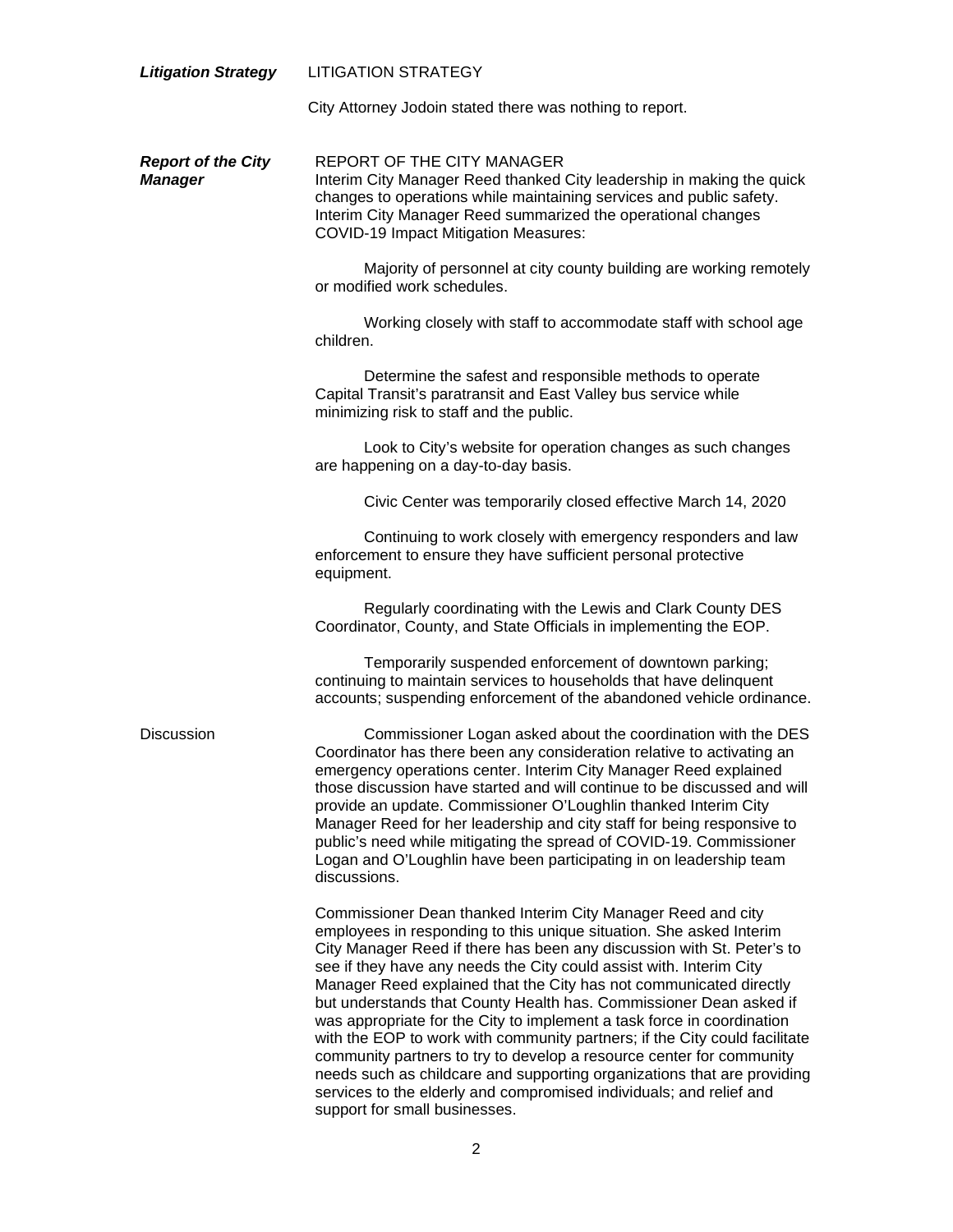|                                            | Mayor Collins asked how Commissioner Dean saw that discussion<br>starting. Commissioner Dean advocated for getting all the partners in<br>the room: Elkhorn COAD, small community, YWCA for example to<br>connect people to resources. Commissioner O'Loughlin supported the<br>efforts to coordinate services but that it be Commission driven rather<br>than staff. Commissioner Dean agreed to develop a list of resources.                                                                                                                                                                                                                                                                                                                                                                                                                                                                                                                                                                                                                                                                                                                                                                                                          |
|--------------------------------------------|-----------------------------------------------------------------------------------------------------------------------------------------------------------------------------------------------------------------------------------------------------------------------------------------------------------------------------------------------------------------------------------------------------------------------------------------------------------------------------------------------------------------------------------------------------------------------------------------------------------------------------------------------------------------------------------------------------------------------------------------------------------------------------------------------------------------------------------------------------------------------------------------------------------------------------------------------------------------------------------------------------------------------------------------------------------------------------------------------------------------------------------------------------------------------------------------------------------------------------------------|
| Communications from<br>the Helena Citizens | COMMUNICATIONS FROM THE HELENA CITIZENS<br><b>COUNCIL</b>                                                                                                                                                                                                                                                                                                                                                                                                                                                                                                                                                                                                                                                                                                                                                                                                                                                                                                                                                                                                                                                                                                                                                                               |
|                                            | No report given.                                                                                                                                                                                                                                                                                                                                                                                                                                                                                                                                                                                                                                                                                                                                                                                                                                                                                                                                                                                                                                                                                                                                                                                                                        |
| <b>Regular Items</b>                       | <b>REGULAR ITEMS</b>                                                                                                                                                                                                                                                                                                                                                                                                                                                                                                                                                                                                                                                                                                                                                                                                                                                                                                                                                                                                                                                                                                                                                                                                                    |
|                                            | A. CONSIDER A RESOLUTION DECLARING A STATE OF<br>LOCAL DISASTER EMERGENCY                                                                                                                                                                                                                                                                                                                                                                                                                                                                                                                                                                                                                                                                                                                                                                                                                                                                                                                                                                                                                                                                                                                                                               |
| <b>Staff Report</b>                        | City Attorney Jodoin stated that the Mayor signed Declaration of<br>State of Local Emergency which is valid for a period of 10 days until the<br>Commission extends by Resolution. City Attorney Jodoin explained the<br>three main purposes of the Resolution of State of Local Emergency:                                                                                                                                                                                                                                                                                                                                                                                                                                                                                                                                                                                                                                                                                                                                                                                                                                                                                                                                             |
|                                            | (1) Allow the Interim Manager the authority to have HPD enforce<br>quarantines concurrent with or at the direction of the local health officer<br>under Title 50, Chapter 2, Part 1 and associated administrative rules and<br>Lewis and Clark Disaster and Emergency Services, if such are ordered.                                                                                                                                                                                                                                                                                                                                                                                                                                                                                                                                                                                                                                                                                                                                                                                                                                                                                                                                    |
|                                            | (2) First step to potentially imposing an emergency levy that could be<br>used to pay for expenditures related to the response to COVID-19.                                                                                                                                                                                                                                                                                                                                                                                                                                                                                                                                                                                                                                                                                                                                                                                                                                                                                                                                                                                                                                                                                             |
|                                            | (3) Provide a basis for the operational emergency decisions that the City<br>may need to make to reduce the spread of COVID-19 and create a safe<br>work environment.                                                                                                                                                                                                                                                                                                                                                                                                                                                                                                                                                                                                                                                                                                                                                                                                                                                                                                                                                                                                                                                                   |
| <b>Discussion</b>                          | Commissioner Dean stated that given there were 11 new cases<br>in one day she thought this Resolution was well timed. Commissioner<br>Logan asked if quarantines and curfews were primarily driven by public<br>health officials. City Attorney Jodoin stated that was correct but under the<br>resolution presently considered the Manager would have authority to do<br>so if public health officials had not done so; in other words public health<br>officer orders under state law take precedent and must be carried out by<br>local law enforcement. Commissioner Logan asked if there was a<br>downside to an indefinite resolution. City Attorney Jodoin explained that<br>one downside was that the City would need to keep track of when this<br>resolution was no longer needed and take affirmative action to repeal.<br>Commissioner Logan asked the other commissioners if there was desire<br>to place a deadline or time to review. Commissioner O' Loughlin asked if<br>the County's declaration included a sunset. City Attorney Jodoin stated<br>there was not. Commissioner O'Loughlin said that regardless the<br>Commission would need to take affirmative action to either end the<br>declaration of extend it. |
|                                            | Commissioner O'Loughlin asked about the authority of the City to place a<br>moratorium on evictions. City Attorney Jodoin explained that generally<br>Sheriff has the responsibility of carrying out eviction orders. HPD will<br>provide ancillary support to the LCSO if needed. Landlord-Tenant<br>relationships are also one of the specific areas that self-governing cities<br>in Montana are excluded from regulating.                                                                                                                                                                                                                                                                                                                                                                                                                                                                                                                                                                                                                                                                                                                                                                                                           |
| <b>Public Comment</b>                      | Mayor Collins asked for public comment and none was received.<br>3                                                                                                                                                                                                                                                                                                                                                                                                                                                                                                                                                                                                                                                                                                                                                                                                                                                                                                                                                                                                                                                                                                                                                                      |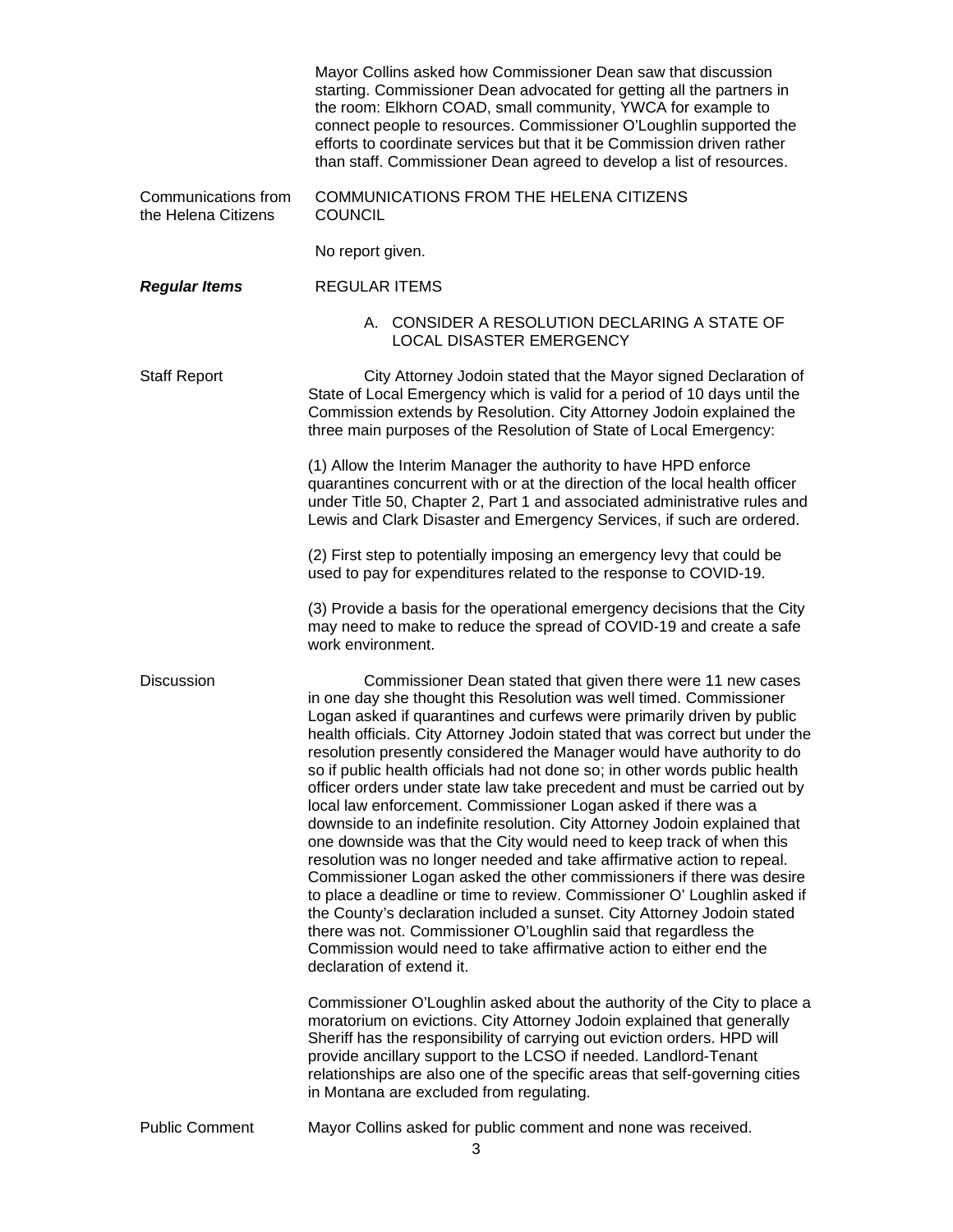| <b>Motion</b>                          | Commissioner Dean moved to approve a resolution declaring a<br>state of local disaster emergency. Commissioner Logan seconded.<br>Interim City Clerk Clayborn called a roll call vote as follows<br>Commissioner Haladay voted aye, Commissioner Dean voted aye,<br>Commissioner Logan voted aye, Commissioner O'Loughlin voted aye<br>and Mayor Collins voted aye. The motion carried, 5-0.                                                                                                                  |
|----------------------------------------|---------------------------------------------------------------------------------------------------------------------------------------------------------------------------------------------------------------------------------------------------------------------------------------------------------------------------------------------------------------------------------------------------------------------------------------------------------------------------------------------------------------|
| <b>Public Hearings</b>                 | <b>PUBLIC HEARINGS</b><br>A. CONSIDER A RESOLUTION REPEALING THE 2011 CITY OF<br>HELENA GROWTH POLICY AND ADOPTING THE 2019 CITY OF<br>HELENA GROWTH POLICY.                                                                                                                                                                                                                                                                                                                                                  |
| <b>Staff Report</b>                    | Community Development Director reported that the Resolution of Intent<br>was passed and set the public hearing for today but is recommending<br>tabling the adoption of the Growth Policy.                                                                                                                                                                                                                                                                                                                    |
| <b>Discussion</b>                      | Commissioner Dean thought it might be a good idea to table to allow<br>public comment given confusion about tonight's meeting. Commissioner<br>Haladay concurred.                                                                                                                                                                                                                                                                                                                                             |
| <b>Public Testimony</b>                | Mayor Collins opened the public hearing for the public testimony, there<br>being no one wishing to address the Commission, the public hearing<br>was closed.                                                                                                                                                                                                                                                                                                                                                  |
| <b>Motion</b>                          | <b>Commissioner Dean moved to table adoption of a resolution</b><br>repealing the 2011 city of Helena growth policy and adopting the 2019<br>city of Helena growth policy to the call of the City Manager.<br>Commissioner O'Loughlin seconded. Interim City Clerk Clayborn called<br>a roll call vote as follows Commissioner Haladay voted aye,<br>Commissioner Dean voted aye, Commissioner Logan voted aye,<br>Commissioner O'Loughlin voted aye and Mayor Collins voted aye. The<br>motion carried, 5-0. |
| <b>Public</b><br><b>Communications</b> | PUBLIC COMMUNICATIONS<br>None received.                                                                                                                                                                                                                                                                                                                                                                                                                                                                       |
| <b>Adjournment</b>                     | There being no further business to come before the City<br>Commission, the meeting adjourned at 6:36 p.m.                                                                                                                                                                                                                                                                                                                                                                                                     |